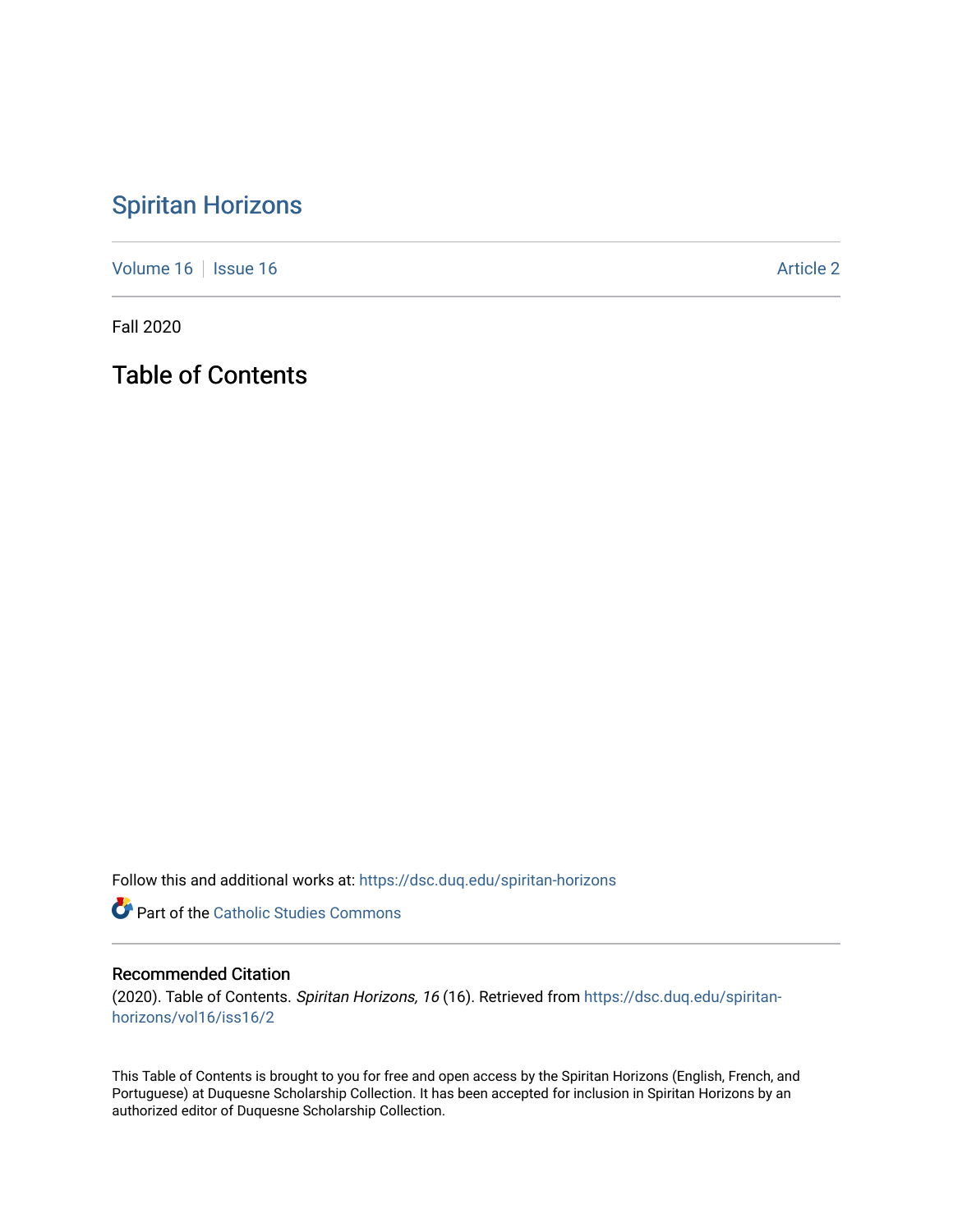**ISSUE 16**  $\int$  on  $\neq$   $n \neq s$  **FALL 2020** 

## **INTRODUCTION**

| <b>SPIRITAN HORIZONS</b><br><b>EDITOR'S NOTE</b><br>THE CENTER FOR SPIRITAN STUDIES FLYER                                                                              | 4<br>5<br>7 |
|------------------------------------------------------------------------------------------------------------------------------------------------------------------------|-------------|
| WELLSPRINGS                                                                                                                                                            |             |
| FRANCIS LIBERMANN: A SPIRITUAL GUIDE FOR THE TWENTY-FIRST CENTURY<br>William Cleary, C.S.Sp.                                                                           | 8           |
| LIBERMANN, ABNEGATION, AND LITURGICAL THEOLOGY<br>Prof. David W. Fagerberg                                                                                             | 22          |
| FROM CRISIS TO COMMITMENT: LIBERMANN'S PILGRIMAGE<br>TO THE HOLY HOUSE OF NAZARETH AT LORETO<br>John McFadden, C.S.Sp.                                                 | 36          |
| OUR LADY OF GUADALUPE AND MISSIOLOGY<br>Cornelius McQuillan, C.S.Sp.                                                                                                   | 46          |
| THE CHALLENGES AND FUTURE OF SPIRITAN MISSION<br>Br. Phung Manh Tien, C.S.Sp.                                                                                          | 52          |
| <b>MISSION WORKS, DONORS, CHALLENGES</b><br>Ray Sylvester                                                                                                              | 64          |
| SPIRITANS FOR TODAY: PETER ODUENYI DIKE, C.S.SP. 1948-2010<br>Joseph Oguejiofor Okafor, C.S.Sp.                                                                        | 72          |
| SOUNDINGS                                                                                                                                                              |             |
| LET THE CHURCH ROLL ON<br>Most Rev. Fernand J. Cheri III, O.F.M.                                                                                                       | 84          |
| "Let Us not clip the Wings of the Holy Spirit"<br>Dr. Austen Ivereigh                                                                                                  | 93          |
| BENEDICT XVI, ROBERT CARDINAL SARAH,<br>FROM THE DEPTHS OF OUR HEARTS.<br>PRIESTHOOD, CELIBACY, AND THE CRISIS OF THE CATHOLIC CHURCH<br>James Chukwuma Okoye, C.S.Sp. | 100         |
| CAN THE CATHOLIC CHURCH AFFORD TO DO WITHOUT CLERICAL CELIBACY<br>Francis Edumalichukwu Okonkwo, C.S.Sp.                                                               | 114         |